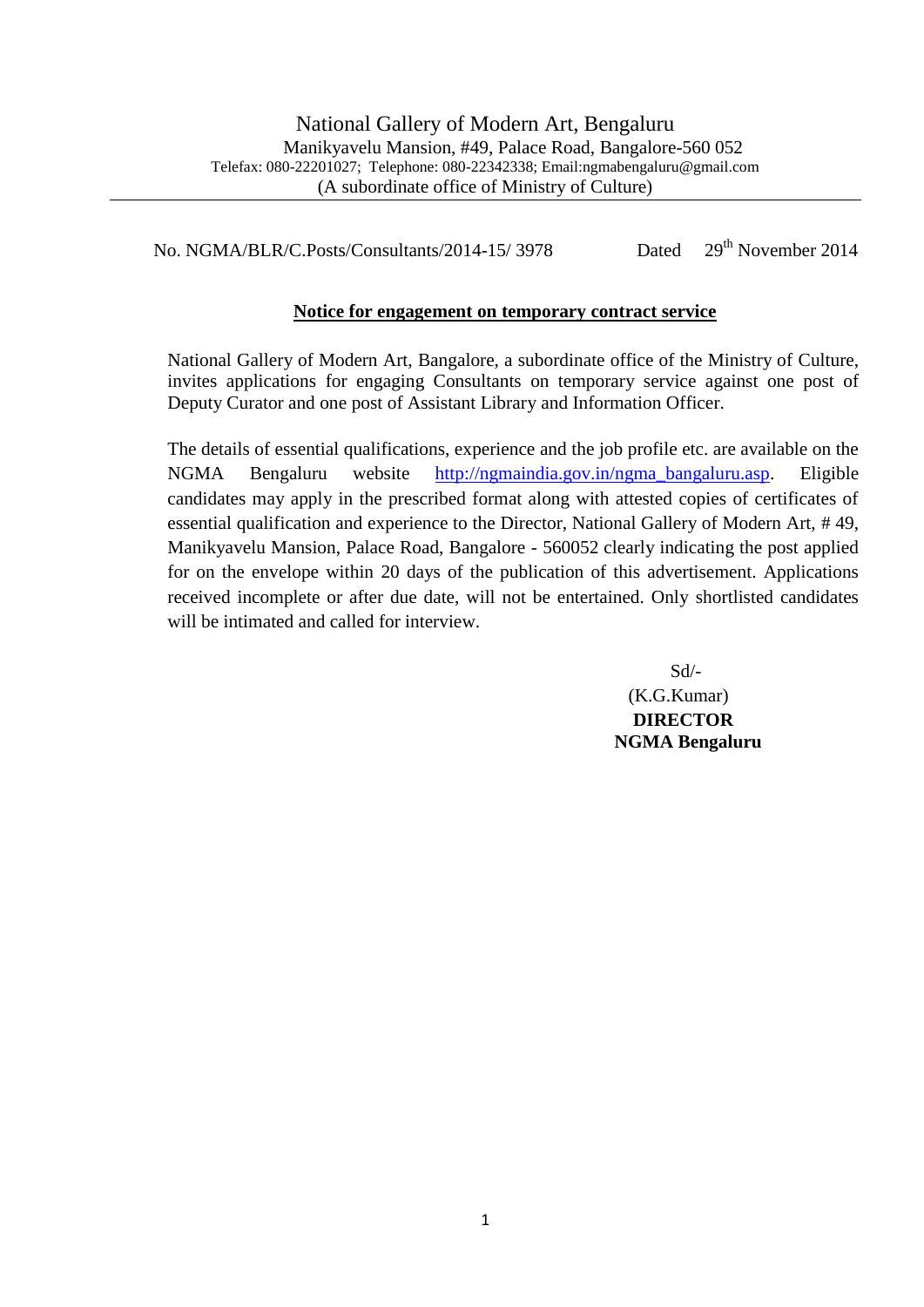|                  | <b>FORMAT OF APPLICATION</b>                                                                        |                |                                 | Recent<br>Photograph          |
|------------------|-----------------------------------------------------------------------------------------------------|----------------|---------------------------------|-------------------------------|
| 1.               | Post Applied for                                                                                    | $\ddot{\cdot}$ |                                 |                               |
| 2.               | Name of the Candidate<br>(Sh./Mrs./ Km./Dr.)                                                        | $\ddot{\cdot}$ |                                 |                               |
| 3.               | Father's Name / Husband's<br>Name                                                                   |                |                                 |                               |
| $\overline{4}$ . | Date of Birth                                                                                       | $\ddot{\cdot}$ |                                 |                               |
| 5.               | Whether<br>belongs<br>to<br>SC/ST/OBC/Ex-Serviceman                                                 | $\vdots$       |                                 |                               |
| 6.               | <b>Permanent Address</b>                                                                            |                |                                 |                               |
| 7.               | <b>Present Mailing Address</b>                                                                      | :              |                                 |                               |
| 8.               | Contact Telephone No./ E-Mail                                                                       | $\ddot{\cdot}$ | Mobile:<br>Landline:<br>E-Mail: |                               |
| 9.               | Designation of the post last held<br>or retired with name/address of<br>the office where working.   | $\cdot$ :      |                                 |                               |
| 10.              | case of<br>retired<br>In<br>persons<br>indicate date of Retirement<br>(Attach a copy of the P.P.O.) | $\cdot$        |                                 |                               |
| 11.              | Qualification                                                                                       | $\ddot{\cdot}$ |                                 |                               |
|                  | Academic                                                                                            | $\ddot{\cdot}$ |                                 |                               |
|                  | Professional                                                                                        | $\ddot{\cdot}$ |                                 |                               |
|                  | Knowledge<br>of<br>Computer<br>Operation                                                            | $\,$ .         |                                 |                               |
| 12.              | Experience (in detail)                                                                              | $\ddot{\cdot}$ |                                 |                               |
| 13.              | Indicate two references who can<br>vouch your credentials with<br>their contact details.            |                | 1.<br>2.                        |                               |
| 14.              | Any other information relevant<br>to your candidature                                               |                |                                 |                               |
| 15.              | <b>Details of Enclosures</b>                                                                        | $\ddot{\cdot}$ |                                 |                               |
| Place:           |                                                                                                     |                |                                 |                               |
| Date:            |                                                                                                     |                |                                 | <b>Signature of Candidate</b> |

 $\overline{ }$ 

 $\mathsf{r}$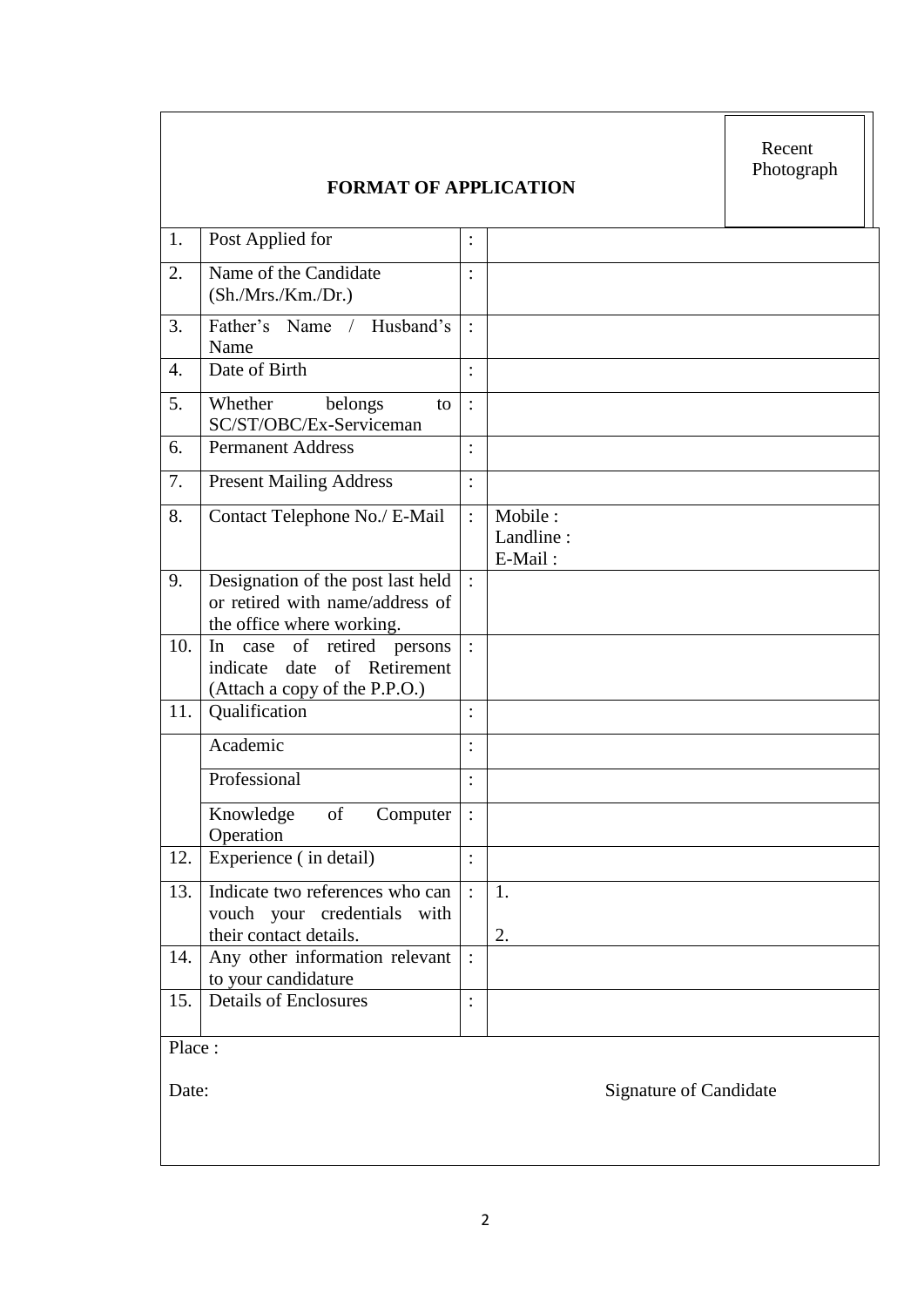| <b>National Gallery of Modern Art, Bengaluru</b> |                       |                |                                                                                       |
|--------------------------------------------------|-----------------------|----------------|---------------------------------------------------------------------------------------|
|                                                  |                       |                | Terms of reference for the consultant against the post of Deputy Curator (Programmes) |
| 1.                                               | Purpose of assignment |                | The duties and responsibilities of the Deputy Curator                                 |
|                                                  |                       |                | shall be to provide technical and professional support to                             |
|                                                  |                       |                | Director, NGMA in the proper implementation of its                                    |
|                                                  |                       |                | policies and programmes.                                                              |
| 2.                                               | Job Profile           | $\ddot{\cdot}$ | The duties and responsibilities of the Deputy Curator                                 |
|                                                  |                       |                | shall be to:-                                                                         |
|                                                  |                       |                | a) plan and execute exhibitions of NGMA within the<br>country and abroad.             |
|                                                  |                       |                | b) To<br>conceptualize and implement<br>thematic                                      |
|                                                  |                       |                | exhibitions from the collection of NGMA.                                              |
|                                                  |                       |                | c) display of works of art in the permanent galleries                                 |
|                                                  |                       |                | and periodic rotation of art works from the reserve                                   |
|                                                  |                       |                | collections of NGMA                                                                   |
|                                                  |                       |                | d) formulate all education programmes and policies in                                 |
|                                                  |                       |                | consultation with the Curator/Director.                                               |
|                                                  |                       |                | e) deliver lecturers on art appreciation to Art students                              |
|                                                  |                       |                | and general public.                                                                   |
|                                                  |                       |                | organise seminars,<br>f)<br>workshops<br>on<br>art,<br>art                            |
|                                                  |                       |                | appreciation and art history etc.<br>g) plan, develop and implement National<br>and   |
|                                                  |                       |                | International Conferences on relevant issues on Art                                   |
|                                                  |                       |                | & Culture and organize events such as 'Meet the                                       |
|                                                  |                       |                | Artists and Book reading and release' events etc.                                     |
|                                                  |                       |                | h) organize and manage summer training camps,                                         |
|                                                  |                       |                | weekly Art Sketch Club classes for school students                                    |
|                                                  |                       |                | and children of various age groups.                                                   |
|                                                  |                       |                | plan, develop and establish NGMA as a strong<br>$\mathbf{i}$                          |
|                                                  |                       |                | academic Centre for short term research programmes                                    |
|                                                  |                       |                | in specialised subjects such as contemporary art                                      |
|                                                  |                       |                | practices, Art History, Conservation & Restoration                                    |
|                                                  |                       |                | etc. and modular training capsules in the field                                       |
|                                                  |                       |                | drawing, painting and sculpting open to both<br>students and general public.          |
|                                                  |                       |                | plan and organise film shows/festivals at the<br>j)                                   |
|                                                  |                       |                | auditorium.                                                                           |
|                                                  |                       |                | k) interact with school authorities and arrange visits of                             |
|                                                  |                       |                | student groups to the gallery.                                                        |
|                                                  |                       |                | identify topics and prepae concept papers for various<br>$\left( \right)$             |
|                                                  |                       |                | publications and write manuscripts for various                                        |
|                                                  |                       |                | publications.                                                                         |
|                                                  |                       |                | m) prepare designs and layouts for publication of                                     |
|                                                  |                       |                | catalogues, posters, pamphlets, colour reproductions,<br>handbooks etc.               |
|                                                  |                       |                | n) attend to any other work as may be entrusted by the                                |
|                                                  |                       |                | Director NGMA Bengaluru.                                                              |
|                                                  |                       |                |                                                                                       |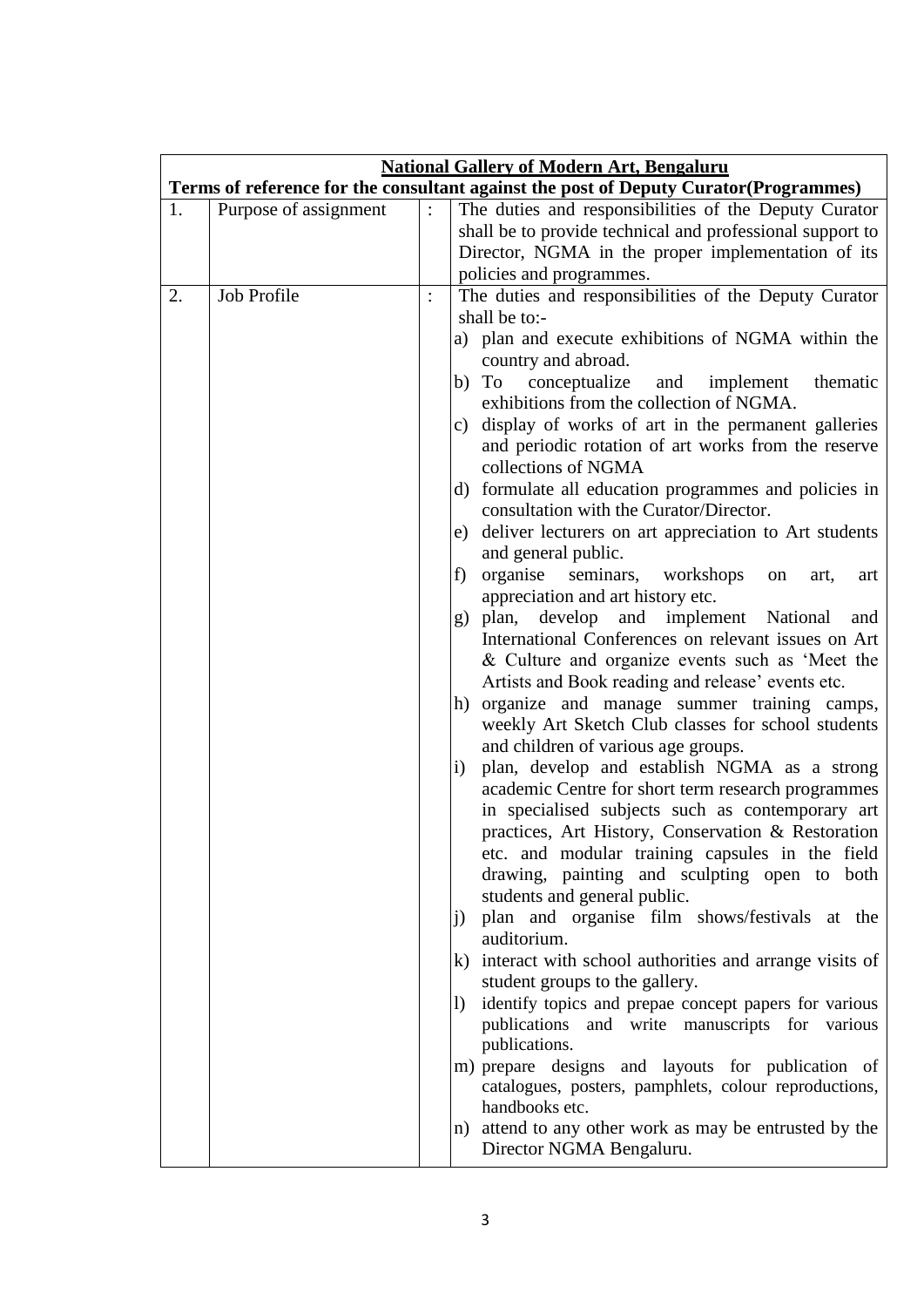| 3.               | Duty, Station & Timings                   |                      | NGMA Bengaluru premises at Palace Road. NGMA<br>functions 6 days a week from 9:45 am to 5.15 p.m or as                                                                                                                                                                                                                                                                                                                                                                                                                                                                                                                                                        |
|------------------|-------------------------------------------|----------------------|---------------------------------------------------------------------------------------------------------------------------------------------------------------------------------------------------------------------------------------------------------------------------------------------------------------------------------------------------------------------------------------------------------------------------------------------------------------------------------------------------------------------------------------------------------------------------------------------------------------------------------------------------------------|
|                  |                                           |                      | may be fixed according to the events at the Auditorium<br>or in the NGMA campus.                                                                                                                                                                                                                                                                                                                                                                                                                                                                                                                                                                              |
| $\overline{4}$ . | Supervisor                                | $\ddot{\cdot}$       | Has to report to OSD/Administrative Officer/Director<br>NGMA Bengaluru.                                                                                                                                                                                                                                                                                                                                                                                                                                                                                                                                                                                       |
| 5.               | duration<br>Estimated<br>of  <br>contract | $\pm$                | Six months or till regular appointment against the post<br>is made, whichever is earlier. The period of six months<br>may be extended or curtailed at the discretion of the<br>competent authority.                                                                                                                                                                                                                                                                                                                                                                                                                                                           |
| 6.               | Remuneration                              | $\ddot{\phantom{a}}$ | Rs. 30000 per month all inclusive subject to deduction<br>of tax at source as per rules.                                                                                                                                                                                                                                                                                                                                                                                                                                                                                                                                                                      |
| 7.               | <b>Essential Qualification</b>            | $\ddot{\cdot}$       | Should be Master's degree in Fine Arts or Art History<br>Criticism or Museology from a recognized<br>$\&$<br>University.                                                                                                                                                                                                                                                                                                                                                                                                                                                                                                                                      |
| 8.               | Experience                                | $\ddot{\cdot}$       | Essential:<br>At least three years' experience in organizing<br>exhibitions or production and publication of books &<br>journals on Indian Art or teaching Museology or<br>$% \left( \left( \mathcal{A},\mathcal{A}\right) \right) =\left( \mathcal{A},\mathcal{A}\right)$ of<br>Fine<br>Arts<br>Arts<br><sub>or</sub><br>in<br><b>History</b><br>large<br>a<br>Museum/Gallery/Organization/Educational Institution.<br>Desirable:<br>a) Research experience supported by published works<br>in the field of Art & Culture.<br>b) Degree/Diploma/Certificate in<br>foreign<br>any<br>language other than English from a recognized<br>University/Institution. |
| 9.               | Age                                       | $\ddot{\phantom{a}}$ | Maximum age limit: 45 years as on the date of issue of<br>this notification calling for applications. The age may<br>be relaxed in exceptional cases on the recommendations<br>of the Selection Committee.                                                                                                                                                                                                                                                                                                                                                                                                                                                    |

 Sd/- (K.G.Kumar) DIRECTOR NGMA Bengaluru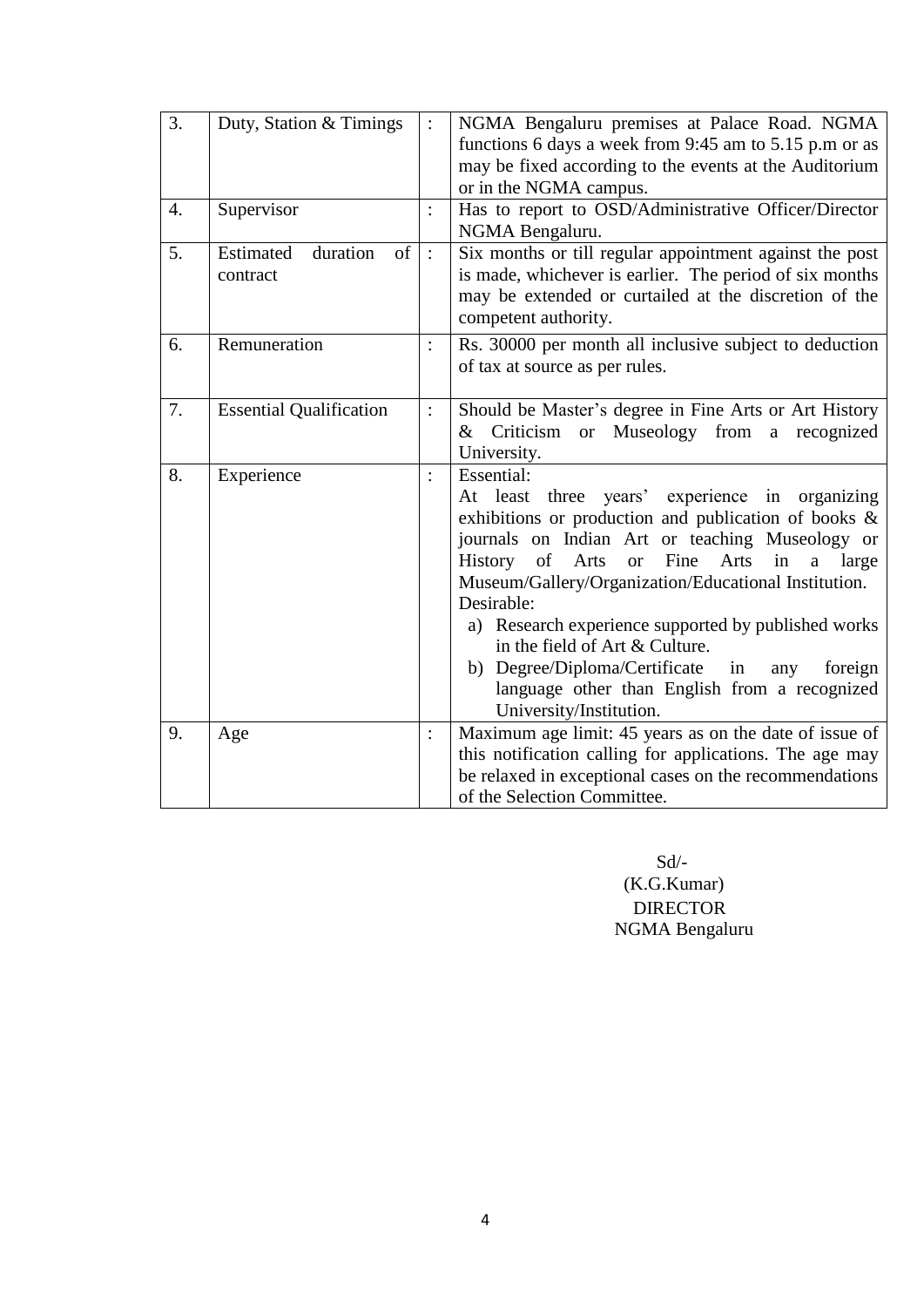| <b>National Gallery of Modern Art, Bengaluru</b> |                                                           |                |                                                                      |  |  |
|--------------------------------------------------|-----------------------------------------------------------|----------------|----------------------------------------------------------------------|--|--|
|                                                  | Terms of reference for the Consultant against the post of |                |                                                                      |  |  |
| <b>Assistant Library and Information Officer</b> |                                                           |                |                                                                      |  |  |
| 1.                                               | Purpose of assignment                                     | $\ddot{\cdot}$ | The Assistant Library and Information Officer shall                  |  |  |
|                                                  |                                                           |                | be responsible for managing the Art Reference                        |  |  |
|                                                  |                                                           |                | Library and carry on the functions of the                            |  |  |
|                                                  |                                                           |                | Information Officer at NGMA Bengaluru.                               |  |  |
| 2.                                               | <b>Job Profile</b>                                        |                | The duties and responsibilities of the Assistant                     |  |  |
|                                                  |                                                           |                | Library and Information Officer shall be to:-                        |  |  |
|                                                  |                                                           |                | a) Maintain the inventory of all the books,                          |  |  |
|                                                  |                                                           |                | magazines, journals, catalogues etc.                                 |  |  |
|                                                  |                                                           |                | b) Process the purchase of new books, magazines,                     |  |  |
|                                                  |                                                           |                | journals, catalogues etc.                                            |  |  |
|                                                  |                                                           |                | c) Arrange holding of Library Committee meetings                     |  |  |
|                                                  |                                                           |                | as and when due.                                                     |  |  |
|                                                  |                                                           |                |                                                                      |  |  |
|                                                  |                                                           |                | d) Maintain the inventory of film CDs/other<br>CDs/DVDs.             |  |  |
|                                                  |                                                           |                | e) Maintain all other records as are relevant to the                 |  |  |
|                                                  |                                                           |                | running of the Library.                                              |  |  |
|                                                  |                                                           |                | Initiate library activities like presentation of<br>f                |  |  |
|                                                  |                                                           |                |                                                                      |  |  |
|                                                  |                                                           |                | artist's works, book reading, discussions on art                     |  |  |
|                                                  |                                                           |                | related subjects etc.                                                |  |  |
|                                                  |                                                           |                | g) Perform all the duties for the smooth running of                  |  |  |
|                                                  |                                                           |                | the Art Reference Library as may be entrusted.                       |  |  |
|                                                  |                                                           |                | Answering to general enquiries and replying to<br>h)                 |  |  |
|                                                  |                                                           |                | letters and telephone enquiries of public relating                   |  |  |
|                                                  |                                                           |                | to NGMA Bengaluru.                                                   |  |  |
|                                                  |                                                           |                | Providing face to face and telephone information<br>i)               |  |  |
|                                                  |                                                           |                | on events, current exhibitions, Collections and                      |  |  |
|                                                  |                                                           |                | other facilities at the NGMA.                                        |  |  |
|                                                  |                                                           |                | Document all newspaper cuttings relating to the<br>j)                |  |  |
|                                                  |                                                           |                | activities of NGMA and other relevant                                |  |  |
|                                                  |                                                           |                | information on art & culture.                                        |  |  |
|                                                  |                                                           |                | Keep the NGMA website, facebook etc updated.<br>k)                   |  |  |
|                                                  |                                                           |                | Organize press meets $\&$ prepare press kits for<br>$\left( \right)$ |  |  |
|                                                  |                                                           |                | events/exhibitions.                                                  |  |  |
|                                                  |                                                           |                | m) Prepare relevant reports of NGMA and put up to                    |  |  |
|                                                  |                                                           |                | the concerned official.                                              |  |  |
|                                                  |                                                           |                | attend to any other work as may be entrusted by<br>n)                |  |  |
|                                                  |                                                           |                | the Director NGMA Bengaluru.                                         |  |  |
| 3.                                               | Duty, Station & Timings                                   | $\ddot{\cdot}$ | NGMA Bengaluru premises at Palace Road. NGMA                         |  |  |
|                                                  |                                                           |                | functions 6 days a week from 9:45 am to 5.15 p.m                     |  |  |
| 4.                                               |                                                           |                | OSD/Administrative                                                   |  |  |
|                                                  | Supervisor                                                | $\ddot{\cdot}$ | Has<br>report<br>to<br>to                                            |  |  |
|                                                  |                                                           |                | Officer/Director NGMA Bengaluru.                                     |  |  |
| 5.                                               | duration<br>Estimated<br>of                               | $\cdot$ :      | Six months or till regular appointment against the                   |  |  |
|                                                  | contract                                                  |                | post is made, whichever is earlier. The period of six                |  |  |
|                                                  |                                                           |                | months may be extended or curtailed at the                           |  |  |
|                                                  |                                                           |                | discretion of the competent authority.                               |  |  |